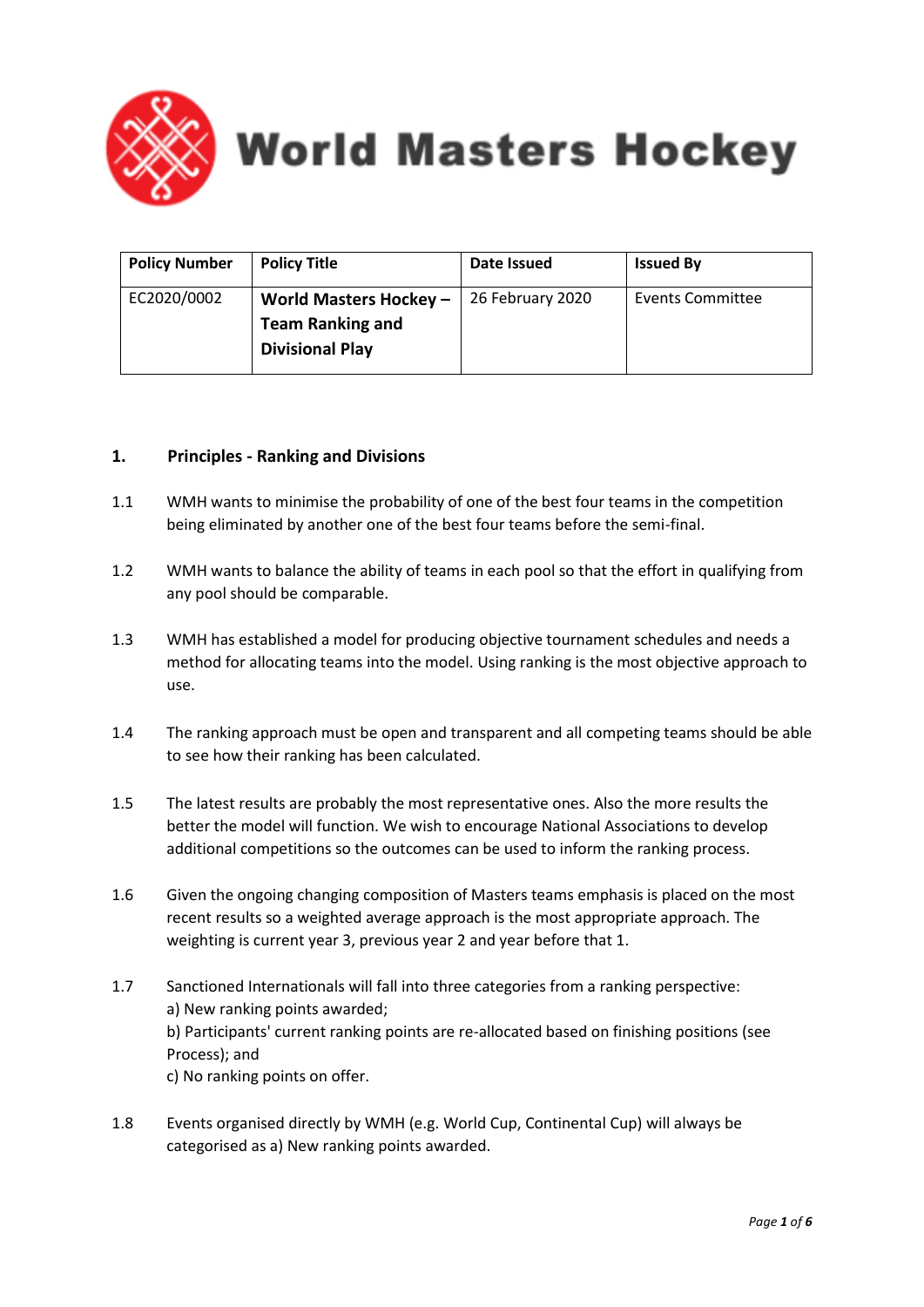- 1.9 Where a nation has a team in a particular age group but chooses not to enter into a relevant directly organised WMH Event then for the purpose of calculating ranking points they will be deemed to have participated and will be allocated zero points.
- 1.10 To raise the competitive nature of all matches at WMH Events divisions will be established as soon as practically possible for specific age group and gender competitions.
- 1.11. For Continental Cup competitions division A would be made up of the reigning division A and division B champions together with the next teams in the World Ranking List (WRL) up to the number of teams in the division.
- 1.12. For World Cups to make sure the top division maintains its global nature it will contain two teams from each of the following areas Africa/Pan America (AP) , Asia/Oceanic (AO), Europe (E) provided they are within the top 12 on the WRL for the age group and gender.
- 1.13. At a World Cup division A would be made up of the reigning division A and division B champions. They would be joined by the highest ranking team from each region (excluding those already included as the reigning division A and division B champions) at the previous World Cup provided they are ranked in the top 12 on the WRL. The second regional position will be allocated to the best placed team at the Continental championships, not already qualified, again provided they are ranked in the top 12 on the WRL. Where there is not a Continental Cup the second regional position will be allocated based on the performance at the last World Cup. If a place or places remain unfilled they will be allocated to the highest ranked team(s) on the WRL.
- 1.14 Introducing divisions will make it impossible for more than one team in division B to significantly improve their world ranking from that tournament so we will aim to develop more ranking competitions to provide opportunities for developing sides to make it into the top division.

#### **2. Process - Ranking and Divisions**

- 2.1 The WMH Events Committee will decide which category a sanctioned competition falls into from a ranking perspective.
- 2.2 To deal with the issues of different numbers competing a points table based on the number of entrants has been developed. (Table 1 – WMH Ranking Points).
- 2.3 To make sure certain nations are not disadvantaged by not having the same access to competitions as other nations but at the same time making sure we have as much match data as possible we have developed the concept of competitions with re-allocated points. In this case the ranking points awarded are those of the teams competing. So if four teams enter and their ranking points at the cut-off point for the tournament are A-15, B-13 C-31 and D-9 then the points awarded will be 1st 31, 2nd 15 3rd 13 and 4th 9. If the teams finish in their current ranking positions then their ranking points will remain unchanged.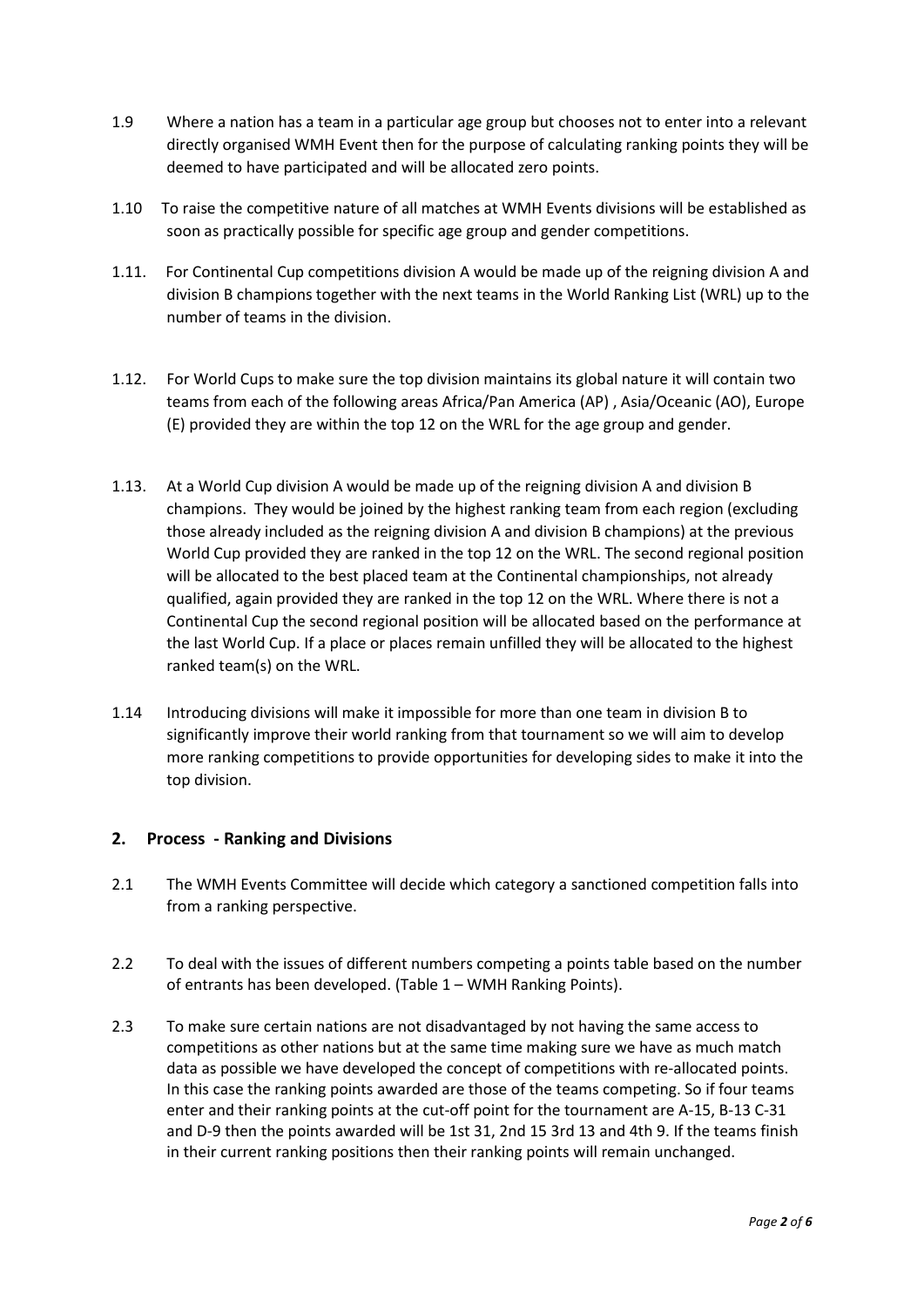- 2.4 Using the weighted average approach and the points table combined with results of ranking events we can create the relevant World Ranking Lists (WRLs).
- 2.5 The order for allocating teams into the divisions in the World Cup is as follows:
- 1. Reigning division A and division B champions.
- 2. The next highest finishers for each area in the last World Cup (AP/AO/E), provided they are currently ranked in the top 12 on the WRL.
- 3. Winner of the latest European Cup provided they are currently ranked in the top 12 on the WRL and they have not already qualified.
- 4. For the AP and AO teams the next highest finishers in the previous World Cup from each of the areas provided they are currently ranked in the top 12 on the WRL. If the latest European Cup champions qualified under point 1 or 2 above then that place will go to the next highest placed team in that competition not already qualified (provided they are currently ranked in the top 12 on the WRL)
- 5. Any place or places remaining unfilled will be allocated to the next highest ranked team(s) on the WRL regardless of geographical location.
- 6. Ranking for teams with equal points will be determined by the results of the most recent events in which both teams played. If this is not possible, then the team finishing higher in last World Cup will receive the higher rankling.
- 2.6 Attached as Table 2 **M 50 WRL** table is a worked example of the current World Ranking List for the Men's Over 50s which will form the basis of the pools for the O50 World Cup competition in Cape Town.
- 2.7 Attached as Table 3 **M O50 Division** table is a worked example of how division A and division B would have been made up if it had been decided to implement divisions for the 2020 World Cup.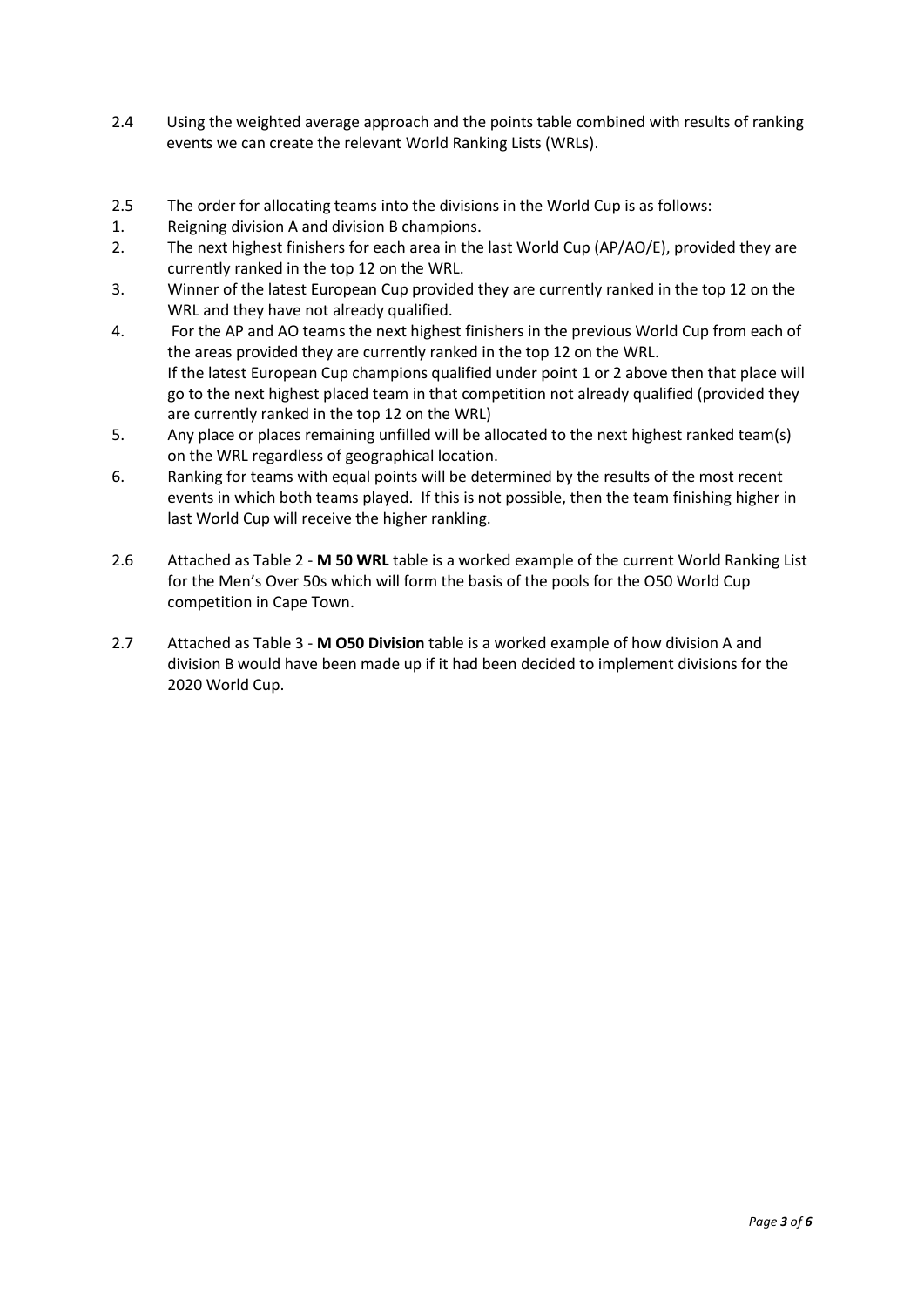# **3. Table 1 - WMH Ranking Points**

| Place |    |     |                 |                 |     |                |                |                 |     |                |                |                |     |                 |     |     |                         |     |     |     | 24 Teams 27 Teams 22 Teams 21 Teams 20 Teams 19 Teams 18 Teams 17 Teams 16 Teams 15 Teams 14 Teams 13 Teams 12 Teams 11 Teams 10 Teams 8 Teams 8 Teams 6 Teams 6 Teams 5 Teams 4 Teams 2 Teams 2 Teams 2 Teams 2 Teams 2 Teams |    |    |    |
|-------|----|-----|-----------------|-----------------|-----|----------------|----------------|-----------------|-----|----------------|----------------|----------------|-----|-----------------|-----|-----|-------------------------|-----|-----|-----|--------------------------------------------------------------------------------------------------------------------------------------------------------------------------------------------------------------------------------|----|----|----|
|       |    | 50  | 50              | 50              | 50  | 50             | 50             | 50              | 50  | 50             | 50             | 50             | 50  | 50              | 50  | 50  | 50                      | 50  | 50  | 50  | 50                                                                                                                                                                                                                             | 50 | 50 | 50 |
|       |    | 45  | 44              | 44              | 43  | 42             | 41             | 40              | 39  | 39             | 38             | 38             | 37  | 37              | 36  | 36  | 35                      | 33  | 31  | 28  | 25                                                                                                                                                                                                                             | 20 | 15 |    |
|       |    | 40  | 39              | 38              | 37  | 36             | 35             | 34              | 33  | 33             | 32             | 32             | 31  | 30              | 29  | 28  | 27                      | 24  | 21  | 17  | 13                                                                                                                                                                                                                             | 10 |    |    |
|       |    | 36  | 35              | 34              | 33  | 32             | 31             | 30              | 29  | 29             | 28             | 27             | 26  | 25              | 24  | 22  | 21                      | 18  | 15  | 11  | 6                                                                                                                                                                                                                              |    |    |    |
|       |    | 32  | 31              | 30              | 29  | 28             | 27             | 26              | 25  | 24             | 23             | 22             | 21  | 20              | 19  | 17  | 16                      | 13  | 10  | 6   |                                                                                                                                                                                                                                |    |    |    |
|       |    | 29  | 28              | 27              | 26  | 25             | 24             | 23              | 22  | 21             | 20             | 19             | 18  | 17              | 15  | 13  | 11                      | 8   | -5  |     |                                                                                                                                                                                                                                |    |    |    |
|       |    | 26  | 25              | 24              | 23  | 22             | 21             | 20              | 19  | 18             | 17             | 16             | 14  | 13              | 11  |     | $\overline{7}$          |     |     |     |                                                                                                                                                                                                                                |    |    |    |
|       |    | 23  | 22              | 21              | 20  | 19             | 18             | 17              | 16  | 15             | 14             | 13             | 11  | 10 <sup>1</sup> | 8   | 6   | $\overline{\mathbf{A}}$ |     |     |     |                                                                                                                                                                                                                                |    |    |    |
|       | 9  | 20  | 19              | 18              | 17  | 16             | 15             | 14              | 13  | 12             | 11             | 10             | 8   | $\overline{7}$  |     | 3   |                         |     |     |     |                                                                                                                                                                                                                                |    |    |    |
|       | 10 | 18  | 17              | 16              | 15  | 14             | 13             | 12              | 11  | 10             | 9              | 8              | 6   | 5               |     |     |                         |     |     |     |                                                                                                                                                                                                                                |    |    |    |
|       | 11 | 16  | 15              | 14              | 13  | 12             | 11             | 10              | 9   | 8              |                | ĥ              | 4   | 3               |     |     |                         |     |     |     |                                                                                                                                                                                                                                |    |    |    |
|       | 12 | 14  | 13              | 12              | 11  | 10             | 9              | 8               |     | 6              | 5              |                | 3   |                 |     |     |                         |     |     |     |                                                                                                                                                                                                                                |    |    |    |
|       | 13 | 12  | 11              | 10 <sup>1</sup> | 9   | 8              | $\overline{7}$ | 6               | 5   |                | 3              | $\overline{2}$ |     |                 |     |     |                         |     |     |     |                                                                                                                                                                                                                                |    |    |    |
|       | 14 | 11  | 10 <sup>1</sup> | 9               |     | $\overline{7}$ | 6              | $5\overline{5}$ |     | 3              | $\overline{2}$ |                |     |                 |     |     |                         |     |     |     |                                                                                                                                                                                                                                |    |    |    |
|       | 15 | 10  | 9               | 8               |     | 6              | 5              |                 | 3   | $\overline{2}$ |                |                |     |                 |     |     |                         |     |     |     |                                                                                                                                                                                                                                |    |    |    |
|       | 16 |     | 8               | $\overline{7}$  |     |                |                | 3               |     |                |                |                |     |                 |     |     |                         |     |     |     |                                                                                                                                                                                                                                |    |    |    |
|       | 17 |     |                 | 6               |     |                | 3              |                 |     |                |                |                |     |                 |     |     |                         |     |     |     |                                                                                                                                                                                                                                |    |    |    |
|       | 18 |     | 6               | 5               |     | 3              | $\overline{2}$ |                 |     |                |                |                |     |                 |     |     |                         |     |     |     |                                                                                                                                                                                                                                |    |    |    |
|       | 19 | 6   | 5               | $\overline{A}$  |     |                |                |                 |     |                |                |                |     |                 |     |     |                         |     |     |     |                                                                                                                                                                                                                                |    |    |    |
|       | 20 |     |                 | 3               |     |                |                |                 |     |                |                |                |     |                 |     |     |                         |     |     |     |                                                                                                                                                                                                                                |    |    |    |
|       | 21 |     | 3               | $\overline{2}$  |     |                |                |                 |     |                |                |                |     |                 |     |     |                         |     |     |     |                                                                                                                                                                                                                                |    |    |    |
|       | 22 |     |                 |                 |     |                |                |                 |     |                |                |                |     |                 |     |     |                         |     |     |     |                                                                                                                                                                                                                                |    |    |    |
|       | 23 |     |                 |                 |     |                |                |                 |     |                |                |                |     |                 |     |     |                         |     |     |     |                                                                                                                                                                                                                                |    |    |    |
|       | 24 |     |                 |                 |     |                |                |                 |     |                |                |                |     |                 |     |     |                         |     |     |     |                                                                                                                                                                                                                                |    |    |    |
|       |    | 427 | 404             | 383             | 362 | 342            | 323            | 305             | 288 | 275            | 260            | 248            | 230 | 218             | 201 | 185 | 172                     | 151 | 133 | 113 | 95                                                                                                                                                                                                                             | 81 | 66 | 51 |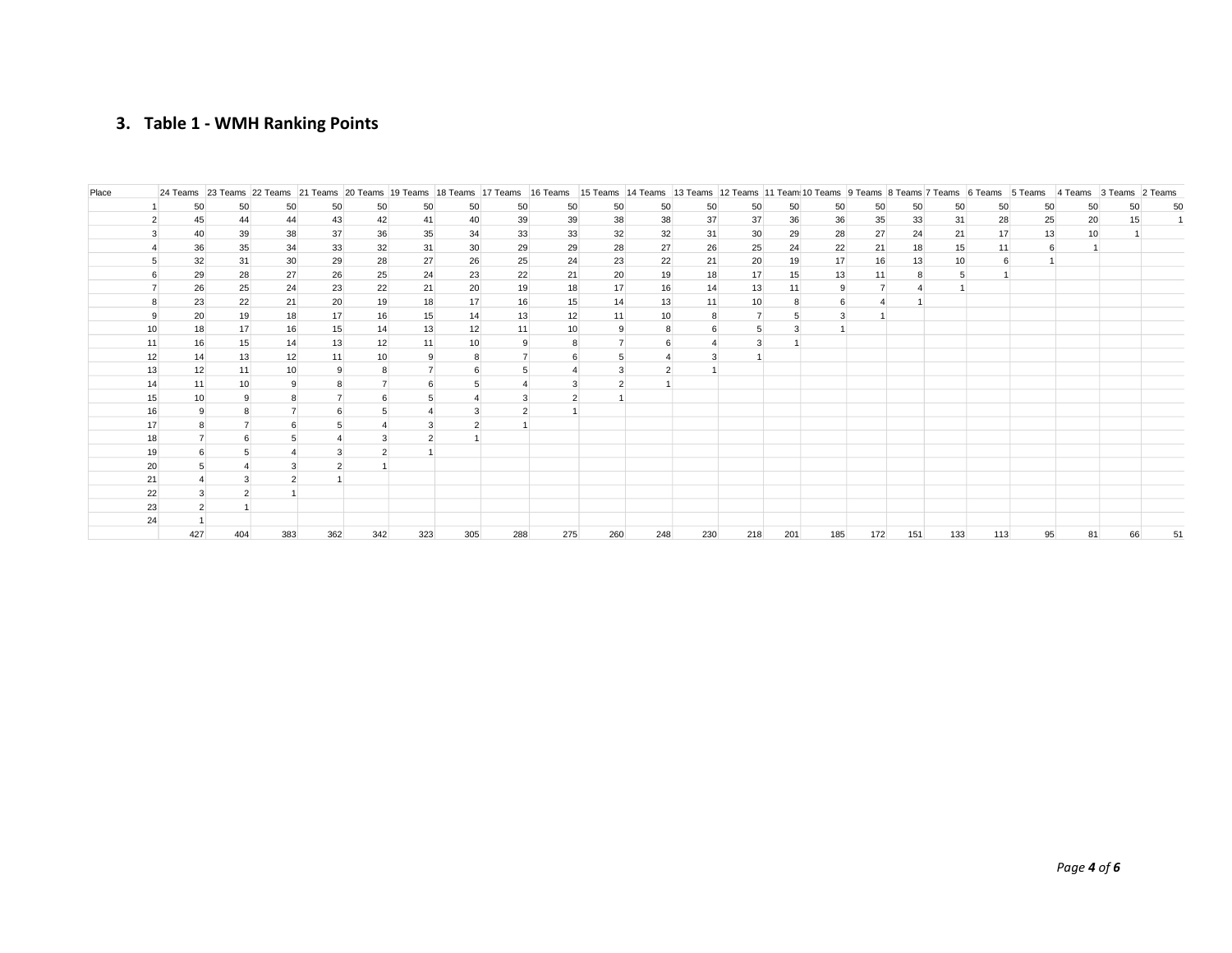### **4. Table 2 - M 50 WRL**

|         | <b>Mens - 050</b>                                                                                                                                                                                                                                |  |                | <b>Continental Cup - 2017</b> |              |          |                | World Cup - 2018 |                |              | Continental Cup - 2019 |           |        |          |  | 3-Year Results |                |          |  |
|---------|--------------------------------------------------------------------------------------------------------------------------------------------------------------------------------------------------------------------------------------------------|--|----------------|-------------------------------|--------------|----------|----------------|------------------|----------------|--------------|------------------------|-----------|--------|----------|--|----------------|----------------|----------|--|
| Ranking | Country                                                                                                                                                                                                                                          |  | Finished       | Allocated                     | Weight       | Weighted | Finished       | Allocated        | Weight         | Weighted     | Finished               | Allocated | Weight | Weighted |  | Total          | Total          | Ranking  |  |
|         |                                                                                                                                                                                                                                                  |  |                | Points                        |              | Points   |                | Points           |                | Points       |                        | Points    |        | Points   |  | Weighted       | Weight         | Points   |  |
|         |                                                                                                                                                                                                                                                  |  |                |                               |              |          |                |                  |                |              |                        |           |        |          |  | Points         |                | 20191231 |  |
|         | Australia                                                                                                                                                                                                                                        |  |                |                               |              |          |                | 50               | $\overline{2}$ | 100          |                        |           |        |          |  | 100            |                | 50.00    |  |
|         | <b>Netherlands</b>                                                                                                                                                                                                                               |  | 3              | 27                            | 1            | 27       | $\overline{2}$ | 39               | $\overline{2}$ | 78           |                        | 50        | 3      | 150      |  | 255            | 6              | 42.50    |  |
|         | Germany                                                                                                                                                                                                                                          |  | $\overline{2}$ | 35                            | 1            | 35       | 3              | 33               | $\overline{2}$ | 66           | $\overline{2}$         | 35        | 3      | 105      |  | 206            | 6              | 34.33    |  |
|         | England                                                                                                                                                                                                                                          |  | $\mathbf{1}$   | 50                            | 1            | 50       | $\overline{4}$ | 29               | $\overline{2}$ | 58           | 3                      | 27        | 3      | 81       |  | 189            | 6              | 31.50    |  |
|         | Ireland                                                                                                                                                                                                                                          |  | 5              | 16                            | 1            | 16       | 5              | 24               | $\overline{2}$ | 48           |                        | 21        | 3      | 63       |  | 127            | 6              | 21.17    |  |
|         | New Zealand                                                                                                                                                                                                                                      |  |                |                               |              |          | 6              | 21               | 2              | 42           |                        |           |        |          |  | 42             |                | 21.00    |  |
|         | Scotland                                                                                                                                                                                                                                         |  | $\overline{4}$ | 21                            | 1            | 21       | 9              | 12               | 2              | 24           | 5                      | 16        | 3      | 48       |  | 93             | 6              | 15.50    |  |
| 8       | Spain                                                                                                                                                                                                                                            |  | 6              | 11                            | $\mathbf{1}$ | 11       | $\overline{7}$ | 18               | $\overline{2}$ | 36           |                        |           | 3      | 21       |  | 68             | 6              | 11.33    |  |
| 9       | South Africa                                                                                                                                                                                                                                     |  |                |                               |              |          | 10             | 10               | $\overline{2}$ | 20           |                        |           |        |          |  | 20             |                | 10.00    |  |
| 10      | <b>USA</b>                                                                                                                                                                                                                                       |  |                |                               |              |          | 11             | 8                | $\overline{2}$ | 16           |                        |           |        |          |  | 16             | $\overline{2}$ | 8.00     |  |
| 11      | Wales                                                                                                                                                                                                                                            |  | 9              | 1                             | 1            | -1       | 12             | 6                | $\overline{2}$ | 12           | 6                      | 11        | 3      | 33       |  | 46             | 6              | 7.67     |  |
| 12      | France                                                                                                                                                                                                                                           |  | 8              | 4                             | $\mathbf{1}$ | 4        | 8              | 15               | $\overline{2}$ | 30           | 9                      |           | 3      | 3        |  | 37             | 6              | 6.17     |  |
| 13      | <b>Italy</b>                                                                                                                                                                                                                                     |  | $\overline{7}$ | $\overline{7}$                | 1            |          | 13             | 4                | $\overline{2}$ | 8            | 8                      |           | 3      | 12       |  | 27             |                | 4.50     |  |
| 14      | Canada                                                                                                                                                                                                                                           |  |                |                               |              |          | 14             | 3                | 2              | 6            |                        |           |        |          |  |                |                | 3.00     |  |
| 15      | Zimbabwe                                                                                                                                                                                                                                         |  |                |                               |              |          | 15             | 2                | 2              | 4            |                        |           |        |          |  |                | 2              | 2.00     |  |
| 16      | Argentina                                                                                                                                                                                                                                        |  |                |                               |              |          | 16             |                  | $\overline{2}$ | $\mathbf{2}$ |                        |           |        |          |  |                | $\overline{2}$ | 1.00     |  |
|         |                                                                                                                                                                                                                                                  |  |                |                               |              |          |                |                  |                |              |                        |           |        |          |  |                |                |          |  |
|         |                                                                                                                                                                                                                                                  |  |                | 172                           |              | 172      |                | 275              |                | 550          |                        | 172       |        | 516      |  | 1,238          |                | 269.67   |  |
|         |                                                                                                                                                                                                                                                  |  |                |                               |              |          |                |                  |                |              |                        |           |        | Check    |  | 1,238          |                | 269.67   |  |
| Notes:  |                                                                                                                                                                                                                                                  |  |                |                               |              |          |                |                  |                |              |                        |           |        |          |  |                |                |          |  |
|         |                                                                                                                                                                                                                                                  |  |                |                               |              |          |                |                  |                |              |                        |           |        |          |  |                |                |          |  |
|         | Earliest competition (2017) weighted by 1, the next (2018) by 2, and the latest competition (2019) by 3.<br>The weighted total points are divided by the sum of the weightings for the number of eligible tournaments to give the ranking points |  |                |                               |              |          |                |                  |                |              |                        |           |        |          |  |                |                |          |  |